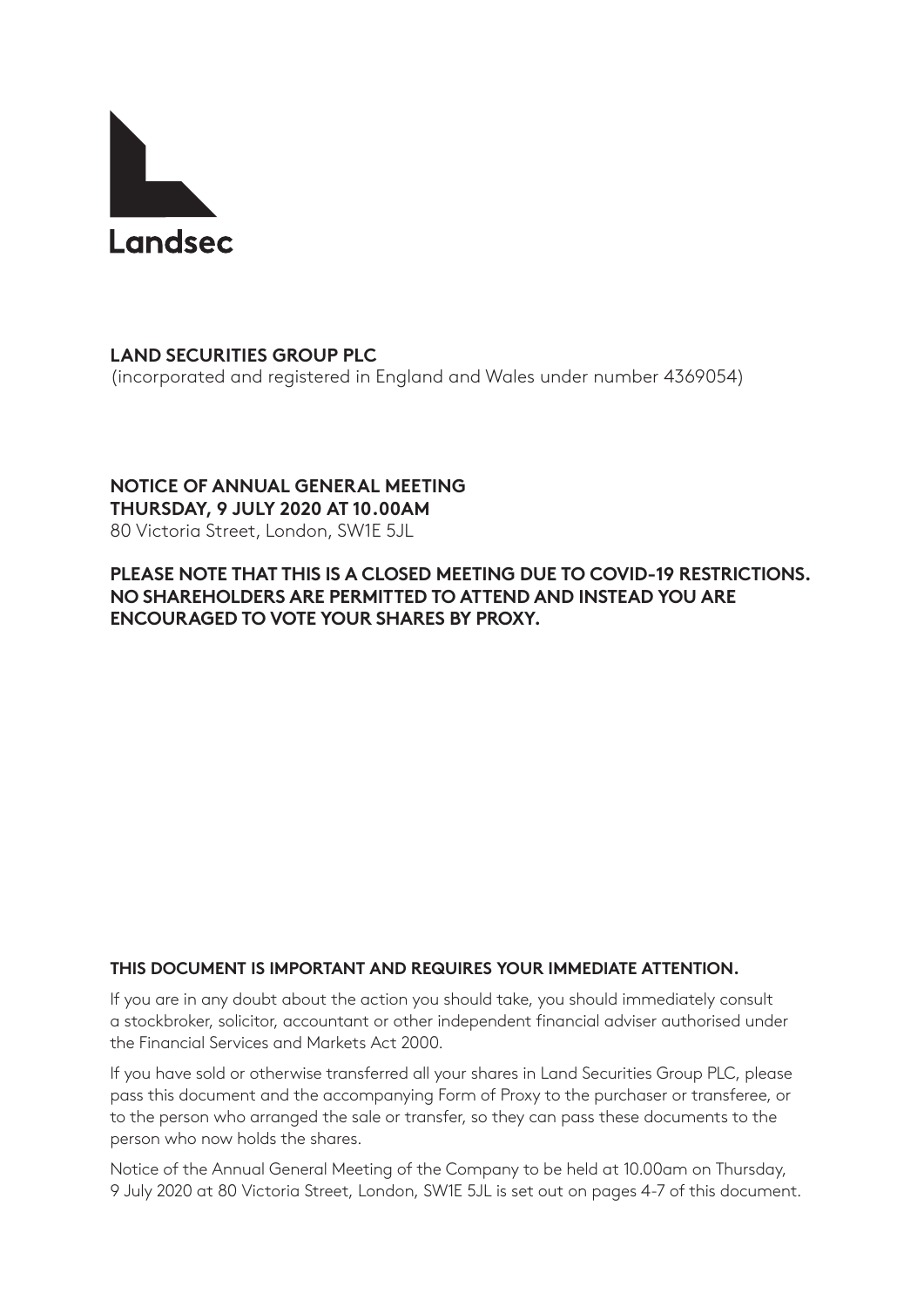## **Contents**

| Letter from the Chairman    |           |
|-----------------------------|-----------|
| Notice and Resolutions      | $4 - 7$   |
| Part I – Explanatory notes  | $8-11$    |
| Part II – Shareholder notes | $12 - 15$ |

#### **Annual General Meeting**

Land Securities Group PLC 80 Victoria Street London SW1E 5JL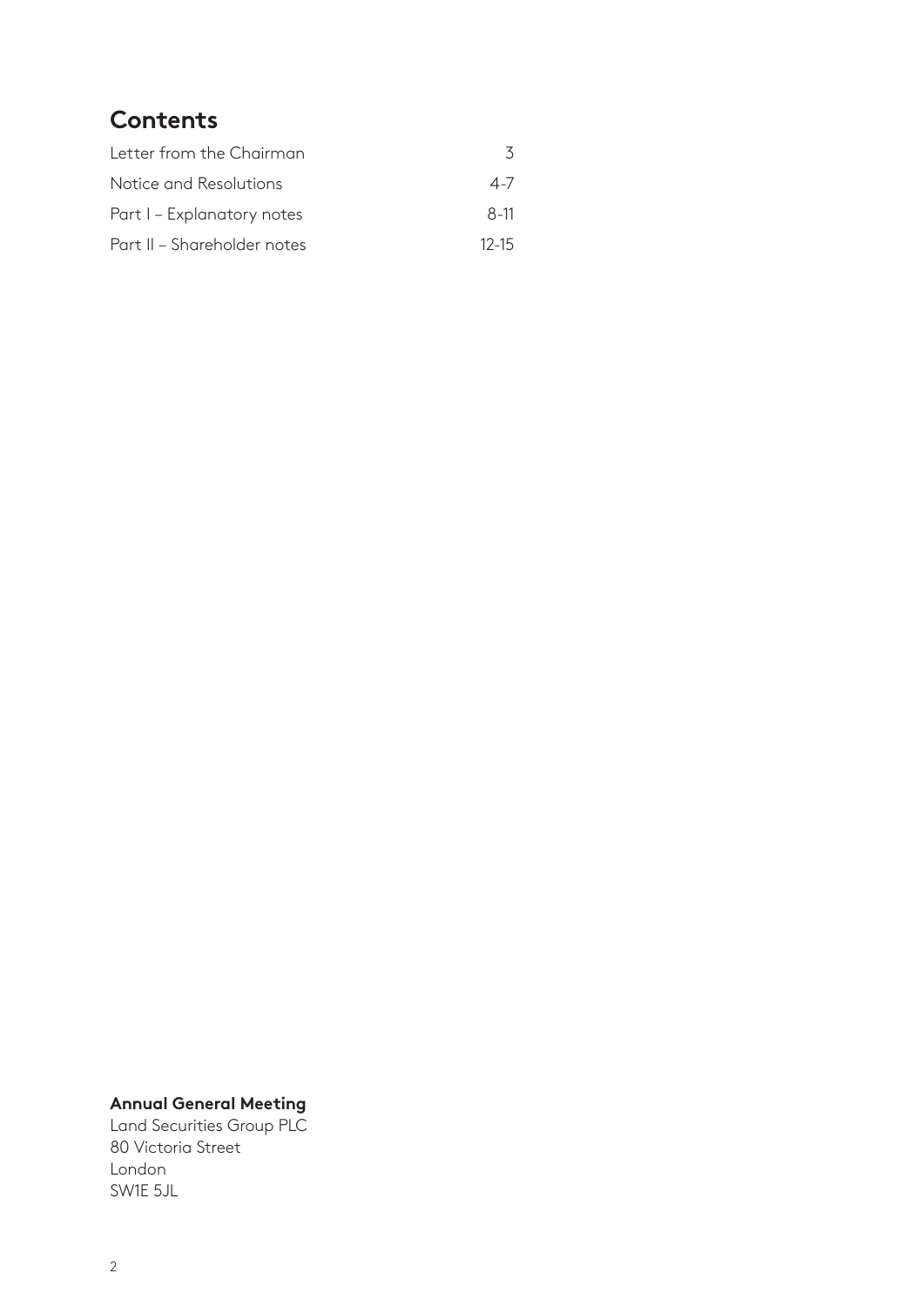

Land Securities Group PLC 100 Victoria Street London SW1E 5JL www.landsec.com Registered in England and Wales: No. 4369054

8 June 2020

Dear shareholder,

### **Annual General Meeting to be held on Thursday, 9 July 2020**

In light of social distancing measures as a response to the Coronavirus (Covid-19) pandemic, this year's AGM will be run as a closed meeting and shareholders will not be permitted to attend the AGM. We hope that you understand in these exceptional circumstances that we are taking these steps to adhere to the UK Government guidelines and to protect our shareholders, employees, the Board and the wider community.

While the pandemic restricts our ability to follow our usual AGM format, we will make arrangements so that the legal requirements to hold the meeting can be satisfied through the attendance of two Landsec director shareholders/or employee shareholders. Any shareholders attempting to attend the AGM will be refused entry on grounds of public safety.

The outcome of the Resolutions will be determined by the proxy votes we receive ahead of the AGM. We strongly encourage you to vote by proxy on the Resolutions contained in the AGM Notice. Given restrictions on attendance, shareholders are encouraged to appoint the Chairman of the Meeting as your proxy rather than another person who will not be permitted to attend the meeting.

While shareholders will not be able to attend the AGM in person, we are keen to continue the important engagement that we have with you during this time. Therefore, should you have a question in relation to the AGM Resolutions, the 2020 Annual Report or the business of the Company, please email your question to agm2020@landsec.com by 10.00am on Tuesday, 7 July 2020. Questions will be grouped into themes and addressed on our website as soon as is practically possible following the AGM.

We will continue to monitor the impact of the pandemic, with the health and safety of our shareholders as our priority. If it becomes necessary or appropriate to make changes to the proposed format of the AGM, we will inform shareholders as soon as we can. Shareholders are encouraged to monitor our website at landsec.com/agm and London Stock Exchange announcements for any updates.

There are 18 Resolutions proposed at this year's AGM and we will take all of these on a poll vote. Explanatory notes to each of these Resolutions are set out in Part 1 of this Notice. Your Directors consider the Resolutions to be in the best interests of the Company and its shareholders as a whole and unanimously recommend that you vote in favour of them, as they intend to do in respect of their own beneficial shareholdings. The voting results will be notified to the London Stock Exchange and posted on our website as soon as possible after the meeting.

I would like to thank you for your continued support, particularly during these challenging times.

Yours sincerely,

Cressida Hogg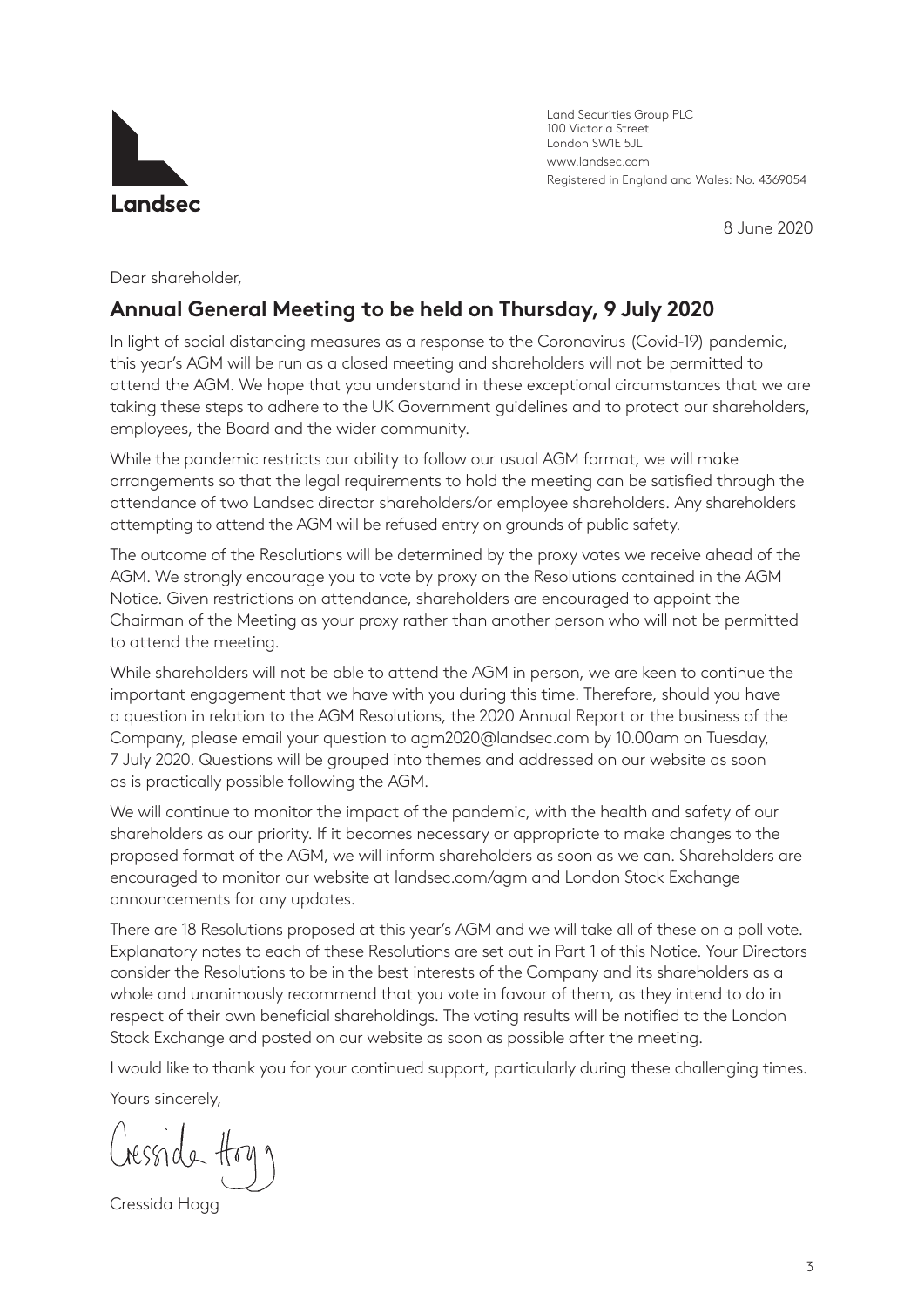### **Notice and Resolutions**



Land Securities Group PLC 100 Victoria Street London SW1E 5JL www.landsec.com Registered in England and Wales: No. 4369054

### **Notice of the 2020 Annual General Meeting**

Notice is hereby given that the 2020 Annual General Meeting (AGM or Meeting) of Land Securities Group PLC (the Company) will be held at 10.00am on Thursday, 9 July 2020 at 80 Victoria Street, London, SW1E 5JL for the transaction of the following business.

Resolutions 1 to 15 will be proposed as Ordinary Resolutions. To be passed, an Ordinary Resolution requires the approval of shareholders representing a simple majority of the votes cast on the Resolution. Resolutions 16 to 18 will be proposed as Special Resolutions. To be passed, a Special Resolution requires the approval of shareholders representing at least 75% of the votes cast on the Resolution.

Explanatory notes to each of the Resolutions are set out in Part I of this Notice on pages 8-11.

## **Ordinary Resolutions**

#### **1. 2020 Annual Report**

To receive and consider the Company's accounts for the financial year ended 31 March 2020, together with the Strategic Report, Directors' Remuneration Report, Directors' Report and the Auditor's Report on those accounts (2020 Annual Report).

#### **2. Directors' Remuneration – Annual Report**

To approve the Annual Report on Remuneration set out on pages 88-98 of the 2020 Annual Report.

#### **Election and Re-election of Directors**

- **3.** To elect Mark Allan as a Director of the Company in accordance with the Company's articles of association.
- **4.** To re-elect Martin Greenslade as a Director of the Company.
- **5.** To re-elect Colette O'Shea as a Director of the Company.
- **6.** To re-elect Edward Bonham Carter as a Director of the Company.
- **7.** To re-elect Nicholas Cadbury as a Director of the Company.
- **8.** To re-elect Madeleine Cosgrave as a Director of the Company.
- **9.** To re-elect Christophe Evain as a Director of the Company.
- **10.** To re-elect Cressida Hogg as a Director of the Company.
- **11.** To re-elect Stacey Rauch as a Director of the Company.

#### **12. Re-appointment of auditor**

To re-appoint Ernst & Young LLP (EY) as auditor of the Company to hold office until the conclusion of the next general meeting at which accounts are laid before the Company.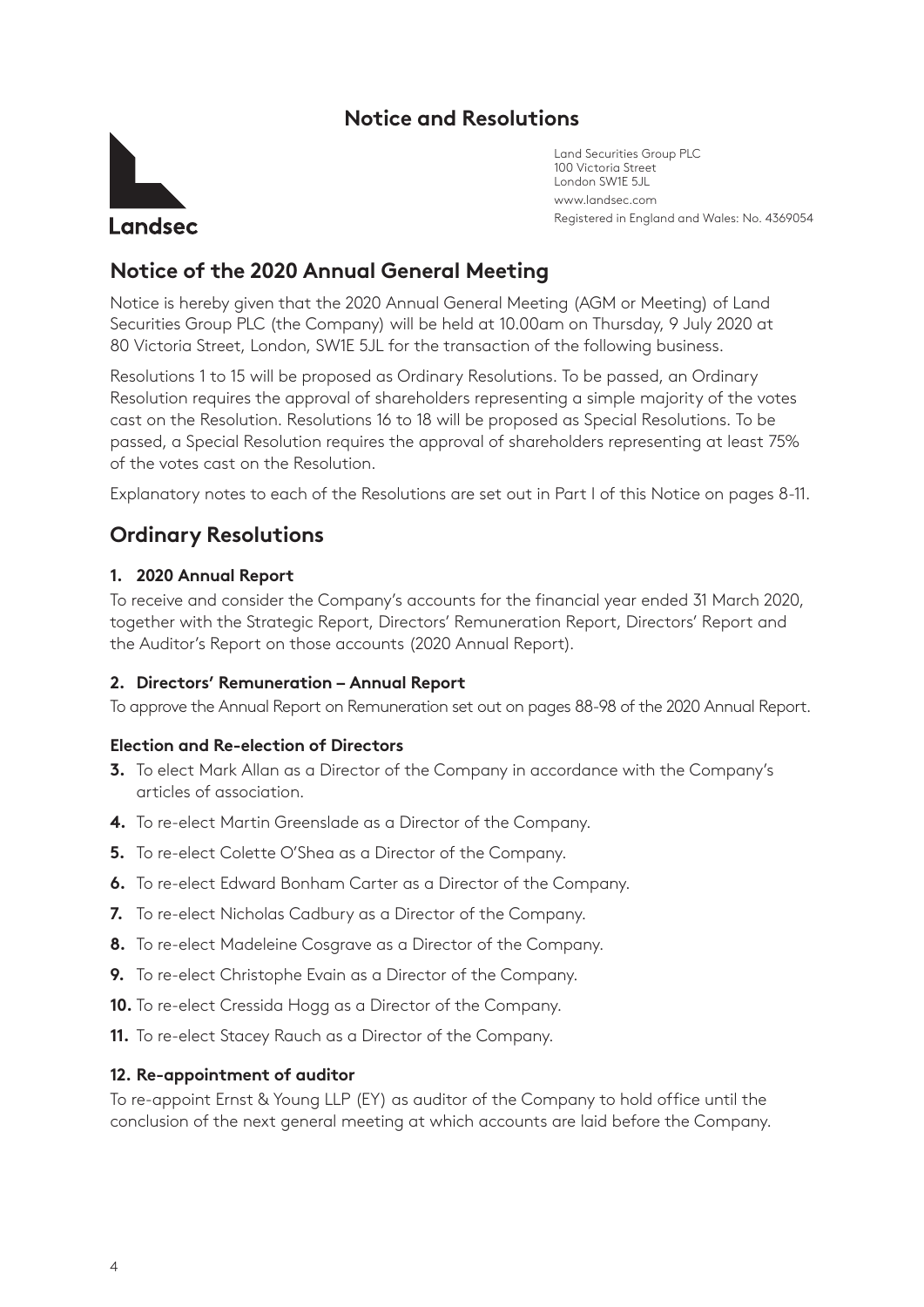#### **13. Remuneration of auditor**

To authorise the Directors to determine the remuneration of the auditor.

#### **14. Authority to make political donations**

In accordance with sections 366 and 367 of the Companies Act 2006 (2006 Act), to authorise the Company and any company which is or becomes its subsidiary at any time during the period for which this Resolution has effect to:

- (i) make political donations to political parties, other political organisations and/or independent election candidates; and
- (ii) incur other political expenditure,

providing such expenditure does not exceed £50,000 in aggregate for paragraphs (i) and (ii) above.

This authority shall expire after the conclusion of the Company's next Annual General Meeting. Any terms used in this Resolution which are defined in Part 14 of the 2006 Act shall have the same meaning as is given to those terms in Part 14 of the 2006 Act.

#### **15. Authority to allot securities**

Pursuant to section 551 of the 2006 Act, to authorise the Directors generally and unconditionally to allot shares in the Company and to grant rights to subscribe for or convert any security into shares in the Company:

- (i) up to an aggregate nominal amount of £26,363,515; and
- (ii) in so far as such shares comprise equity securities (as defined in section 560 of the 2006 Act) up to a further nominal amount of £26,363,515 in connection with an offer by way of a rights issue:
	- (a) to ordinary shareholders in proportion (as nearly as may be practicable) to their existing holdings; and
	- (b) to holders of other equity securities as required by the rights of those securities or as the Directors otherwise consider necessary,

and so that the Directors may impose any limits or restrictions and make any arrangements which they consider necessary or appropriate to deal with treasury shares, fractional entitlements, record dates, legal, regulatory or practical problems in, or under the laws of, any territory or any other matter.

This authority shall expire at the earlier of the conclusion of the next Annual General Meeting of the Company or 15 months from the date this Resolution is passed (unless previously renewed, varied or revoked by the Company in general meeting), provided that the Company may make offers and enter into agreements before this authority expires which would, or might, require equity securities to be allotted or subscription or conversion rights to be granted after the authority ends and the Directors may allot equity securities or grant rights to subscribe for or convert securities into ordinary shares under any such offer or agreement as if the authority had not expired. This authority replaces all previous authorities.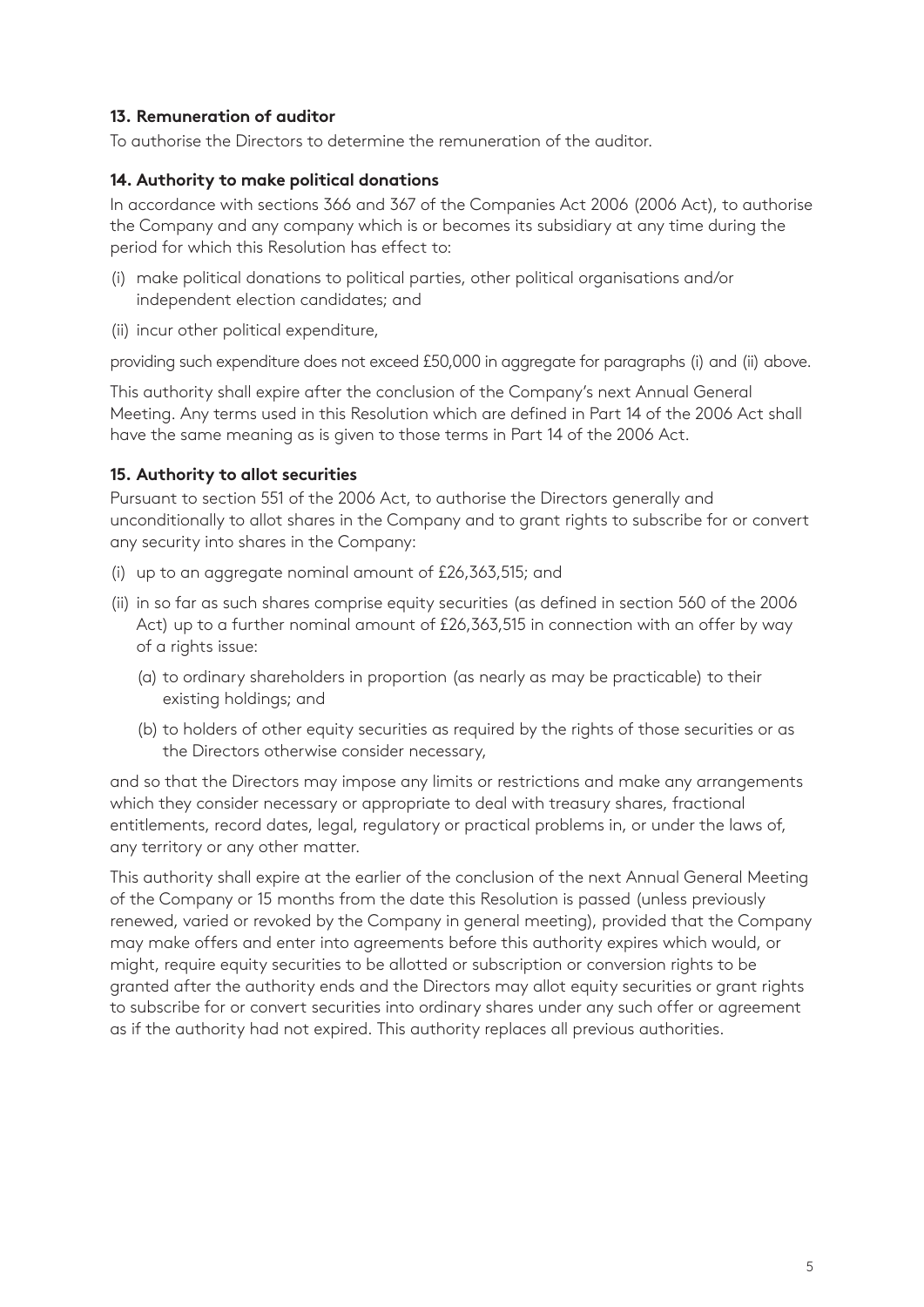## **Special Resolutions**

#### **16. General authority to disapply pre-emption rights**

Subject to Resolution 15 being passed, to authorise the Directors to allot equity securities (pursuant to sections 570 and 573 of the 2006 Act) for cash under the authority given by Resolution 15 and/or to sell treasury shares as if section 561(1) of the 2006 Act did not apply to any such allotment or sale, provided that this power shall be limited to:

- (i) the allotment of equity securities and sale of treasury shares for cash in connection with an offer of, or invitation to apply for, equity securities made to (but in the case of the authority granted under paragraph (ii) of Resolution 16, by way of a rights issue only):
	- (a) ordinary shareholders in proportion (as nearly as may be practicable) to their existing holdings; and
	- (b) holders of other equity securities, as required by the rights of those securities or, if the Directors consider it necessary, as permitted by the rights of those securities,

and so that the Directors may impose any limits or restrictions and make any arrangements which they consider necessary or appropriate to deal with treasury shares, fractional entitlements, record dates, legal, regulatory or practical problems in, or under the laws of, any territory or any other matter; and

(ii) in the case of the authority granted under paragraph (i) of Resolution 16 and/or in the case of any sale of treasury shares, to the allotment (otherwise than under paragraph (i) of this Resolution) of equity securities or sale of treasury shares up to a nominal amount of £3,954,527 (being 5% of the Company's issued ordinary share capital, excluding treasury shares, as at 28 May 2020).

This power shall expire at the earlier of the conclusion of the next Annual General Meeting of the Company or 15 months from the date this Resolution is passed, provided that the Company may make offers and enter into agreements before this authority expires which would, or might, require equity securities to be allotted (and treasury shares to be held) after the authorisation expires and the Directors may allot equity securities (and sell treasury shares) under any such offer or agreement as if the authority had not expired.

#### **17. Additional authority to disapply pre-emption rights for purposes of acquisitions or capital investments**

Subject to Resolution 15 being passed and in addition to any authority granted under Resolution 16 to allot equity securities (pursuant to the 2006 Act) for cash under the authority given by that Resolution, to authorise the Directors to allot equity securities (pursuant to sections 570 and 573 of the 2006 Act) for cash under the authority given by Resolution 15 and/or to sell treasury shares as if section 561(1) of the 2006 Act did not apply to any such allotment or sale, provided that this power shall be:

- (i) limited, in the case of the authority granted under paragraph (i) of Resolution 15 and/or in the case of any sale of treasury shares, to the allotment of equity securities or sale of treasury shares up to a nominal amount of £3,954,527 (being 5% of the Company's issued ordinary share capital, excluding treasury shares, as at 28 May 2020); and
- (ii) used only for the purposes of financing (or refinancing, if the authority is to be used within six months after the original transaction) a transaction which the Directors determine to be an acquisition or other capital investment of a kind contemplated by the Statement of Principles on Disapplying Pre-Emption Rights most recently published by the Pre-Emption Group prior to the date of this Notice.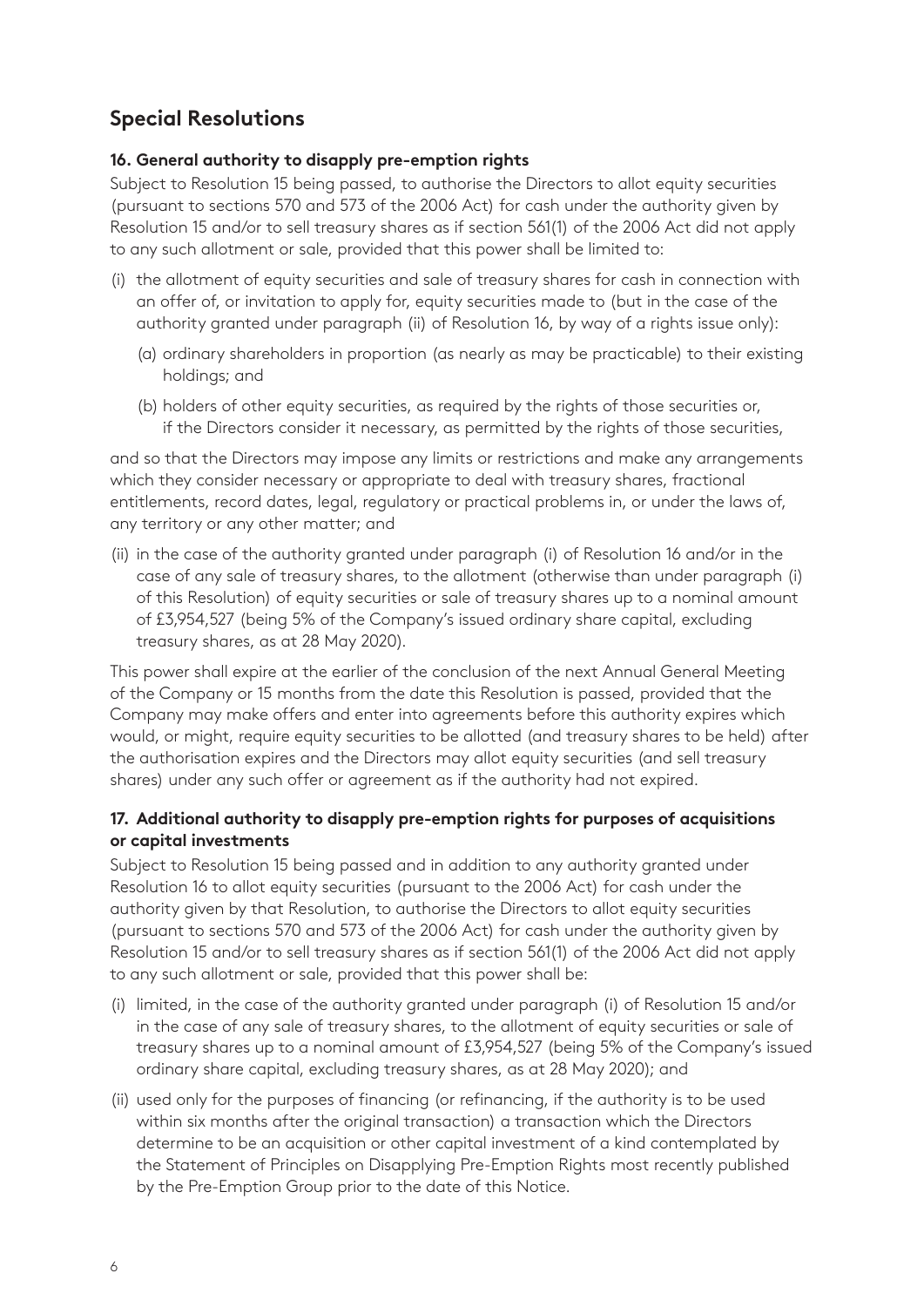This power shall expire at the earlier of the conclusion of the next Annual General Meeting of the Company or 15 months from the date this Resolution is passed, provided that the Company may make offers and enter into agreements before this authority expires which would, or might, require equity securities to be allotted (and treasury shares to be held) after the authorisation expires and the Directors may allot equity securities (and sell treasury shares) under any such offer or agreement as if the authority had not expired.

#### **18. Authority to purchase own shares**

Pursuant to section 701 of the 2006 Act, to authorise the Company generally and unconditionally to make market purchases (as defined in section 693(4) of the 2006 Act) of its ordinary shares on such terms as the Directors think fit, provided that:

- (i) the maximum number of ordinary shares that may be acquired is 74,147,388 (being 10% of the Company's issued ordinary share capital, excluding treasury shares, as at 28 May 2020);
- (ii) the minimum price (exclusive of expenses) which may be paid for an ordinary share is  $10<sup>2</sup>/3p$ ; and
- (iii) the maximum price (exclusive of expenses) which may be paid for each ordinary share is the higher of:
	- (a) 105% of the average of the middle-market quotations of an ordinary share of the Company as derived from the London Stock Exchange Daily Official List for the five business days immediately preceding the day on which the ordinary share is contracted to be purchased; and
	- (b) an amount equal to the higher of the price of the last independent trade of an ordinary share and the highest current independent purchase bid for an ordinary share on the trading venues where the purchase is carried out.

This authority shall expire at the earlier of the conclusion of the next Annual General Meeting of the Company or 15 months from the date this Resolution is passed, provided that the Company shall be entitled, at any time prior to the expiry of this authority, to make a contract of purchase which would or might be executed wholly or partly after the expiry of this authority and to purchase ordinary shares in accordance with such contract as if the authority had not expired.

By Order of the Board

**Tim Ashby**  Group General Counsel and Company Secretary 8 June 2020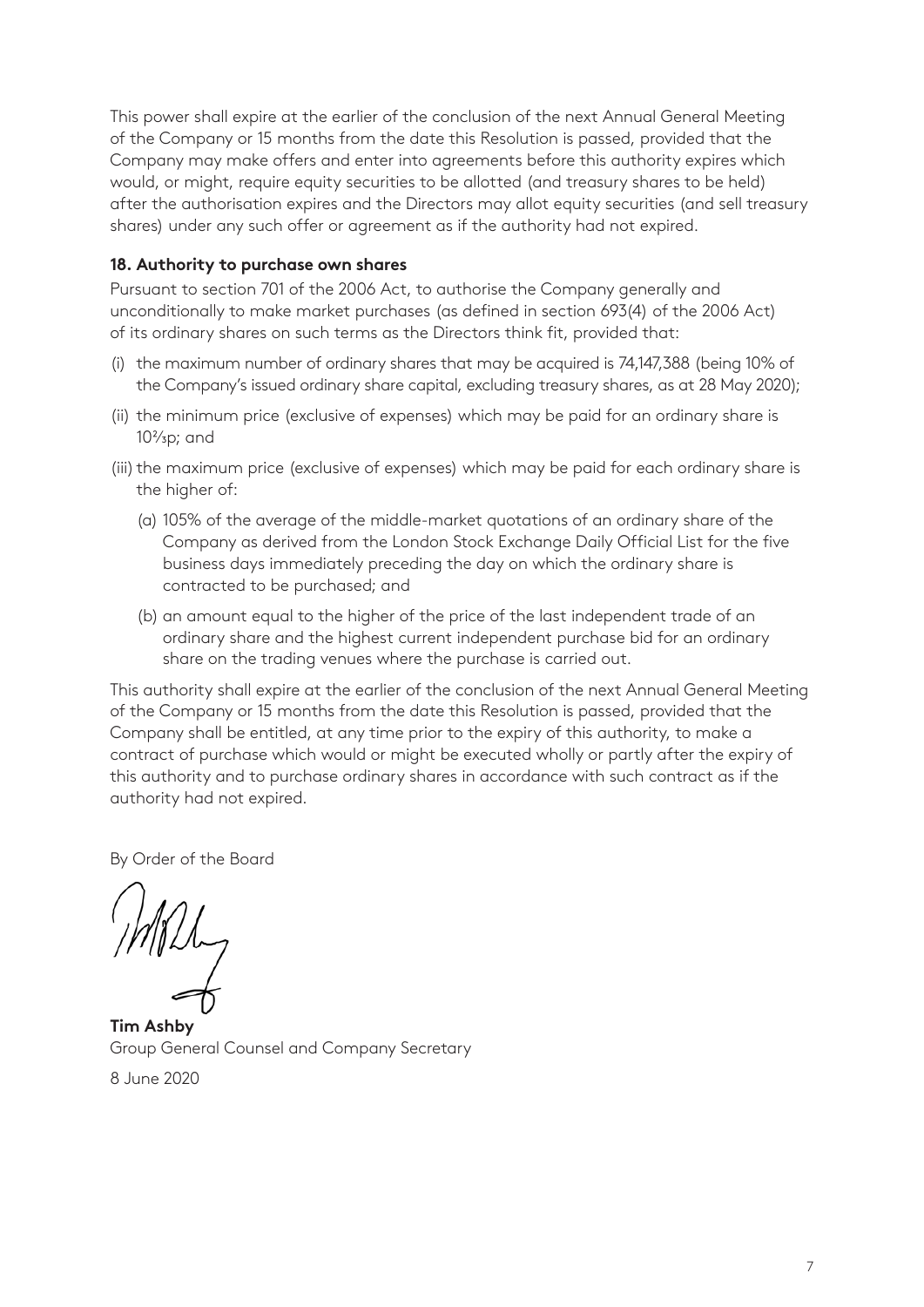# **Part I Explanatory notes**

### **Ordinary Resolutions**

#### **Resolution 1 – 2020 Annual Report**

For each financial year, the Directors must present their report and the accounts of the Company to shareholders at the AGM. The accounts, Strategic Report, Directors' Remuneration Report, Directors' Report and the Auditor's Report on those accounts, and on those parts of the Directors' Remuneration Report that are capable of being audited, are contained within the 2020 Annual Report.

#### **Resolution 2 – Directors' Remuneration – Annual Report**

This Resolution seeks shareholder approval for the Directors' Remuneration – Annual Report set out on pages 88-98 of the 2020 Annual Report (the Annual Report on Remuneration) which sets out details of the payments and share awards made to Directors in connection with their performance, and that of the Company, during the year ended 31 March 2020.

The vote on the Annual Report on Remuneration is advisory in nature in that payments made or promised to Directors will not have to be repaid, reduced or withheld in the event that Resolution 2 is not passed.

In accordance with legislation, the Company offered shareholders at the 2018 AGM a binding vote to approve the Directors' Remuneration Policy which it is required to do at least once every three years (i.e. next scheduled for the 2021 AGM), but on a more frequent basis if changes are proposed. The Policy was approved by shareholders with a 99% vote in favour and no changes to it are proposed this year. The Company has applied the Policy during the year under review and will continue to apply it for the coming year (as set out in the Annual Report on Remuneration). The Policy is set out in full on pages 99-103 of the 2020 Annual Report.

The Company's auditor, Ernst & Young LLP, has audited those parts of the Directors' Remuneration Report required to be audited and its opinion forms part of its independent report to shareholders, which can be found on pages 109-114 of the 2020 Annual Report.

#### **Resolutions 3 to 11 – Election and Re-election of Directors**

In accordance with the Company's Articles of Association, new Directors appointed since the last AGM are required to seek election to office at the following AGM of the Company. This is the case this year in respect of Mark Allan who joined the Board as an Executive Director on 14 April 2020. All other existing Directors are required to stand for re-election at each AGM of the Company. Accordingly, these Resolutions seek shareholder approval for the election of Mark Allan and the re-election of all the Company's other current Directors. All Directors standing for re-election have confirmed their willingness to remain in office.

Details of the internal Board evaluation process can be found in the Corporate Governance section of the 2020 Annual Report on pages 74-75. Following such evaluation, the Board considers that each Director continues to be effective and demonstrates commitment to the role.

The independence, effectiveness and commitment of each of the Non-executive Directors has been reviewed and the Nomination Committee was satisfied with the contributions and time commitment of all the Non-executive Directors during the year. The Board is satisfied that each of the Non-executive Directors (excluding the Chairman) remains independent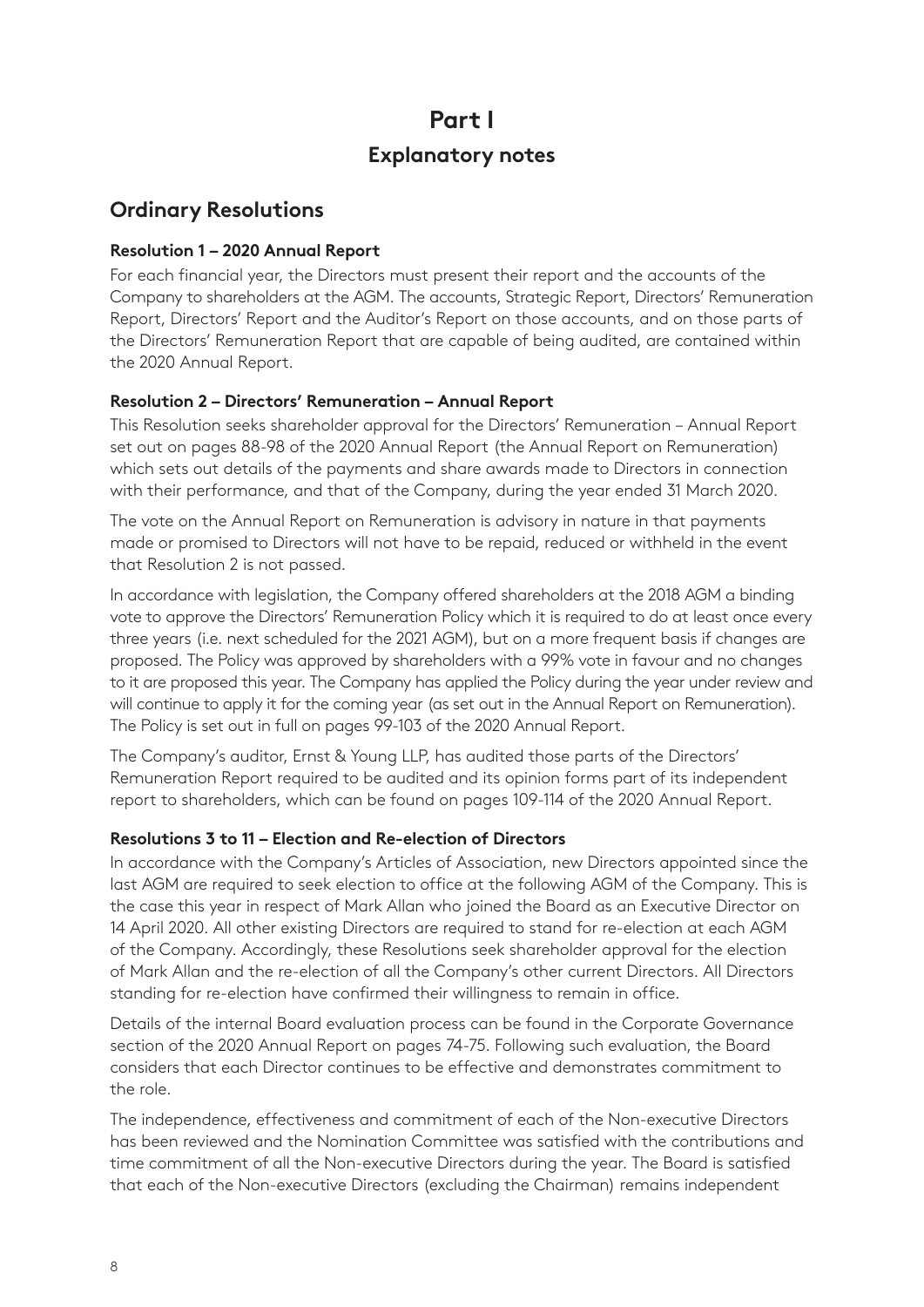in both character and judgement and there are no relationships or circumstances likely to affect their independence. Accordingly, the Board recommends the election or re-election of all the Directors.

The Board currently has nine Directors (comprising a Non-executive Chairman, three Executive Directors and five other Non-executive Directors), whose experience and expertise are derived from a range of industries, sectors and personal characteristics that provide an invaluable perspective on the Company's business. Biographical details for each Director, including their career history, skills, competencies and experience and an explanation of why each Director's contribution to the Board is and continues to be important to Landsec's long-term sustainable success, can be found on pages 62-64 of the 2020 Annual Report and on our website: landsec.com/about/our-management.

#### **Resolutions 12 and 13 – Re-appointment of auditor and determination of its remuneration**

EY has indicated its willingness to stand for re-appointment as auditor of the Company. On the recommendation of the Audit Committee, the Board is proposing its re-appointment to office until the conclusion of the AGM in 2021 and also seeking authority to determine its remuneration.

#### **Resolution 14 – Political donations**

The 2006 Act requires companies to obtain shareholder consent before they can make donations to a political party, other political organisations or an independent election candidate, or incur any political expenditure. However, the definitions of political donation and political expenditure used in the 2006 Act are very broad and as a result could inadvertently catch support which the Company may wish to give in relation to legitimate activities, such as policy review, law reform and the representation of the business community and special interest groups (such as those concerned with the environment). Such activities are not designed to support any political party or influence public support for any particular party, other political organisation or an independent election candidate.

It is not proposed or intended to alter the Company's policy of not making political donations, within the normal meaning of that expression.

The authority being sought under this Resolution is of a precautionary nature to ensure the Company and its subsidiaries do not inadvertently breach the 2006 Act.

#### **Resolution 15 – Authority to allot securities**

Under section 551 of the 2006 Act, the Directors may only allot shares or grant rights to subscribe for, or convert any security into, shares if authorised to do so by shareholders in a general meeting.

The existing authority provided at last year's AGM to allot shares in this way expires at the conclusion of this year's AGM. Consequently, this Resolution seeks to renew the authority for a further period until the earlier of the conclusion of next year's AGM or 15 months from the date this Resolution is passed (unless previously renewed, varied or revoked by the Company in general meeting).

The aggregate nominal value which can be allotted under the authority set out in paragraph (i) of the Resolution is limited to £26,363,515 (representing 247,157,961 ordinary shares with a nominal value of 102/3p each), which represents approximately one-third of the Company's issued ordinary share capital (excluding treasury shares) as at 28 May 2020, being the latest practicable date prior to the publication of this Notice.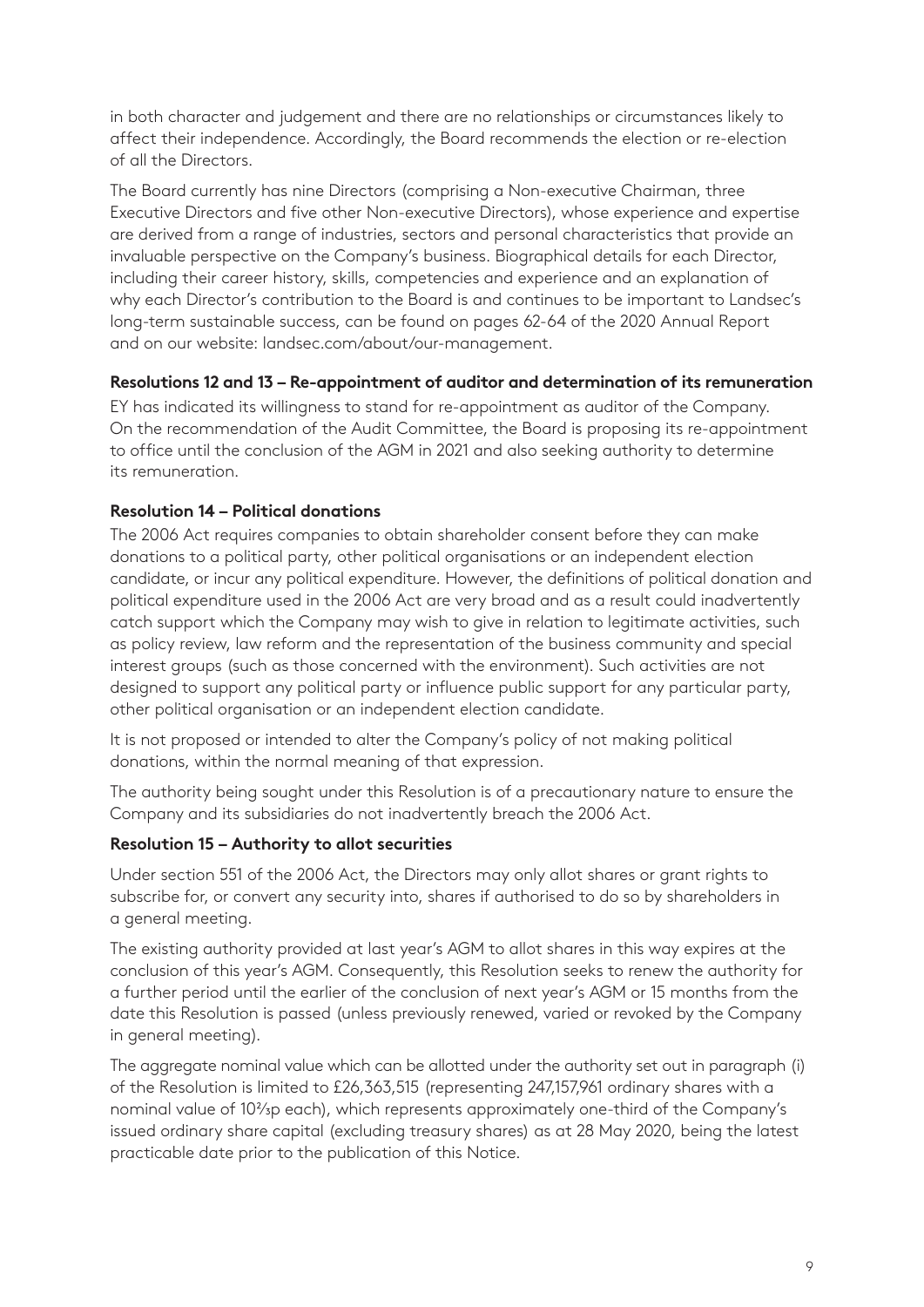In accordance with guidance issued by The Investment Association, the authority in paragraph (ii) of the Resolution permits the Directors to allot shares, or to grant rights to subscribe for, or convert any security into, shares in the Company only in connection with a fully pre-emptive rights issue, up to a further nominal value of £26,363,515. This amount, together with the authority provided under paragraph (i) of the Resolution, represents approximately two-thirds of the Company's issued ordinary share capital (excluding treasury shares) as at 28 May 2020.

The Directors currently have no intention of issuing new shares, or of granting rights to subscribe for or to convert any security into shares, except in connection with the Company's employee share plans.

As at 28 May 2020 there were 9,839,179 ordinary shares held in treasury, representing approximately 1.3% of the Company's total issued ordinary share capital.

## **Special Resolutions**

#### **Resolutions 16 and 17 – Disapplication of pre-emption rights**

Under section 561(1) of the 2006 Act, if Directors wish to allot shares for cash or sell treasury shares for cash (other than pursuant to an employee share scheme), they must in the first instance offer them to existing shareholders in proportion to their holdings. There may be occasions, however, when Directors need the flexibility to finance business opportunities by the issue of shares or the sale of treasury shares for cash without a pre-emptive offer having to be made to existing shareholders.

Resolution 16 renews the Directors' power to allot equity securities and sell treasury shares in exchange for cash without first offering them to existing shareholders. Apart from a rights issue or any other pre-emptive offer concerning equity securities, the authority contained in this Resolution will be limited to the issue of shares for cash up to an aggregate nominal value of £3,954,527 (which includes the sale on a non-pre-emptive basis of any shares held in treasury). This number represents approximately 5% of the Company's issued share capital as at 28 May 2020 (excluding treasury shares), being the latest practicable date prior to publication of this Notice.

As contemplated by the Pre-Emption Group's revised Statement of Principles issued in 2015 (the Principles), Resolution 17 seeks an additional and separate authority to disapply pre-emption rights on a rights issue so as to allow the Directors to make exclusions or such other arrangements as may be appropriate to resolve legal or practical problems (which, for example, might arise with overseas shareholders).

The Board confirms, in accordance with the Principles, that it will only allot shares representing more than 5% of the issued ordinary share capital of the Company for cash pursuant to the authority referred to in Resolution 17, where that allotment is in connection with an acquisition or specified capital investment, which is announced contemporaneously with the allotment. Where the authority granted under Resolution 17 is used, the circumstances that have led to its use and the consultation process undertaken will be disclosed by the Company in its next Annual Report.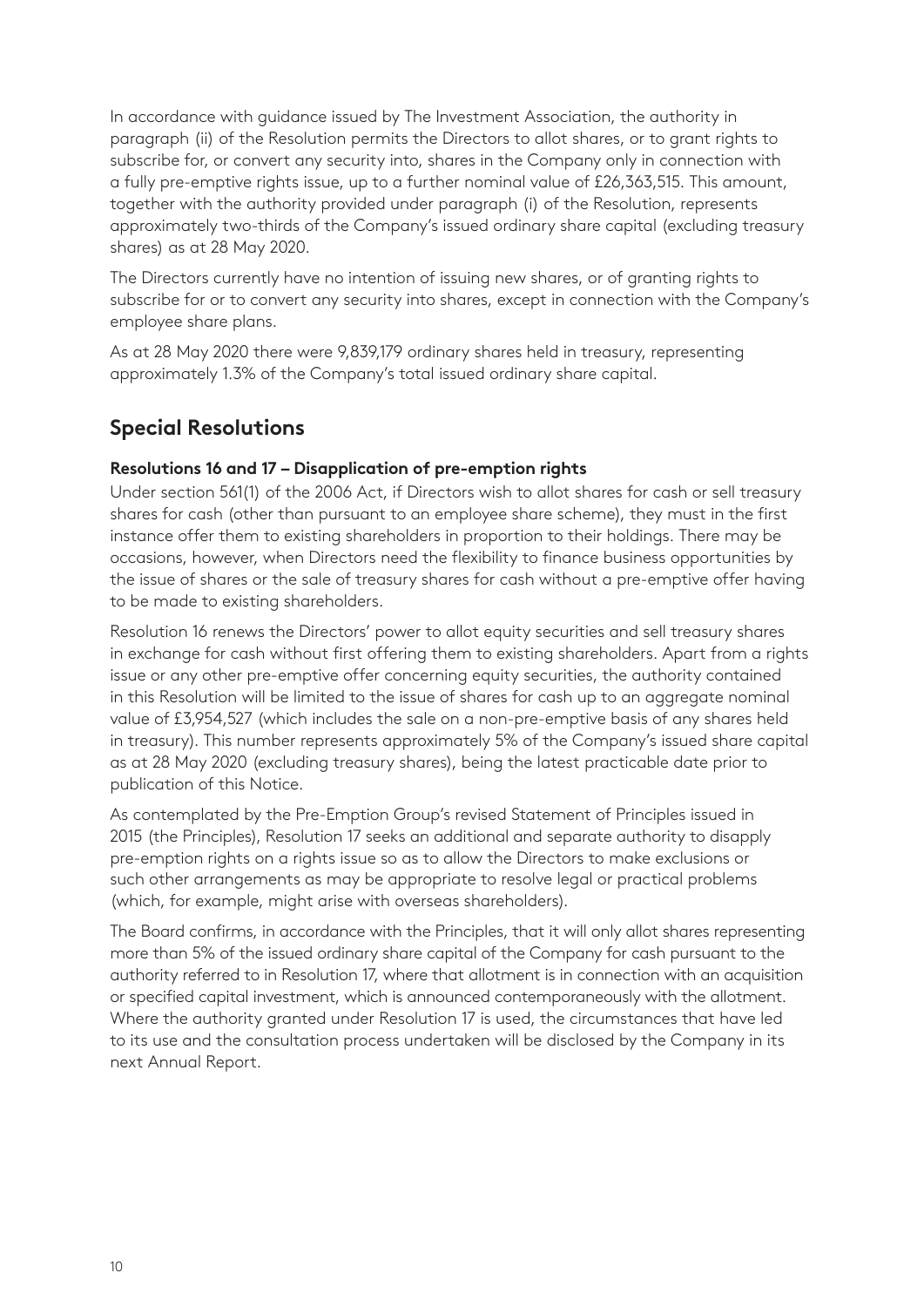The Board also confirms, in accordance with the Principles, its intention that (except in relation to an issue pursuant to Resolution 17 in respect of the additional 5% referred to above) no more than 7.5% of the issued ordinary share capital of the Company (excluding treasury shares) will be issued for cash on a non pre-emptive basis during any rolling three-year period, without prior consultation with shareholders.

While the Directors have no present intention of issuing new shares other than pursuant to employee share plans, the Board considers the authority sought to be appropriate in order to provide the Company with flexibility to take advantage of business opportunities as they arise.

If approved, this authority will expire at the earlier of the conclusion of the next AGM or 15 months from the date this Resolution is passed.

#### **Resolution 18 – Authority to purchase own shares**

This Resolution, which will also be proposed as a Special Resolution, renews the authority granted at last year's AGM and which expires at the conclusion of this year's AGM.

It authorises the Company to make market purchases of its own ordinary shares, subject to the 2006 Act, up to 10% of the Company's issued ordinary share capital (excluding any treasury shares), should market conditions and the share price justify such action.

The Directors only intend to make use of this authority if to do so would be expected to lead to an increase in the net asset value and earnings per ordinary share for the remaining shareholders and would be in the best interests of shareholders generally, having due regard to appropriate gearing levels, alternative investment opportunities and the overall financial position of the Company. The Company did not purchase any of its own shares during the financial year ended 31 March 2020.

The minimum price, exclusive of expenses, which may be paid for an ordinary share is 10<sup>2</sup>/<sub>3</sub>p. The maximum price, exclusive of expenses, which may be paid for an ordinary share is the highest of:

- (a) an amount equal to 5% above the average market value for an ordinary share for the five business days immediately preceding the date of purchase, and
- (b) the higher of the price of the last independent trade and the highest current independent purchase bid on the trading venue where the purchase is carried out.

Any purchases of ordinary shares would be by means of market purchases through the London Stock Exchange. Any shares purchased under this authority may either be cancelled or held as treasury shares by the Company. Treasury shares may subsequently be cancelled, sold for cash or used to satisfy options issued to employees pursuant to the Company's employee share plans.

As at 28 May 2020, employee share options were outstanding over 2,222,496 ordinary shares which, if exercised using new issue shares, would represent 0.30% of the Company's issued ordinary share capital (excluding treasury shares). If the proposed authority for the Company to purchase its own shares were used in full, that percentage would increase to 0.33%.

As at 28 May 2020 there were no outstanding warrants to subscribe for equity shares in the Company.

The authority will only be valid until the earlier of the conclusion of the next AGM or 15 months from the date this Resolution is passed.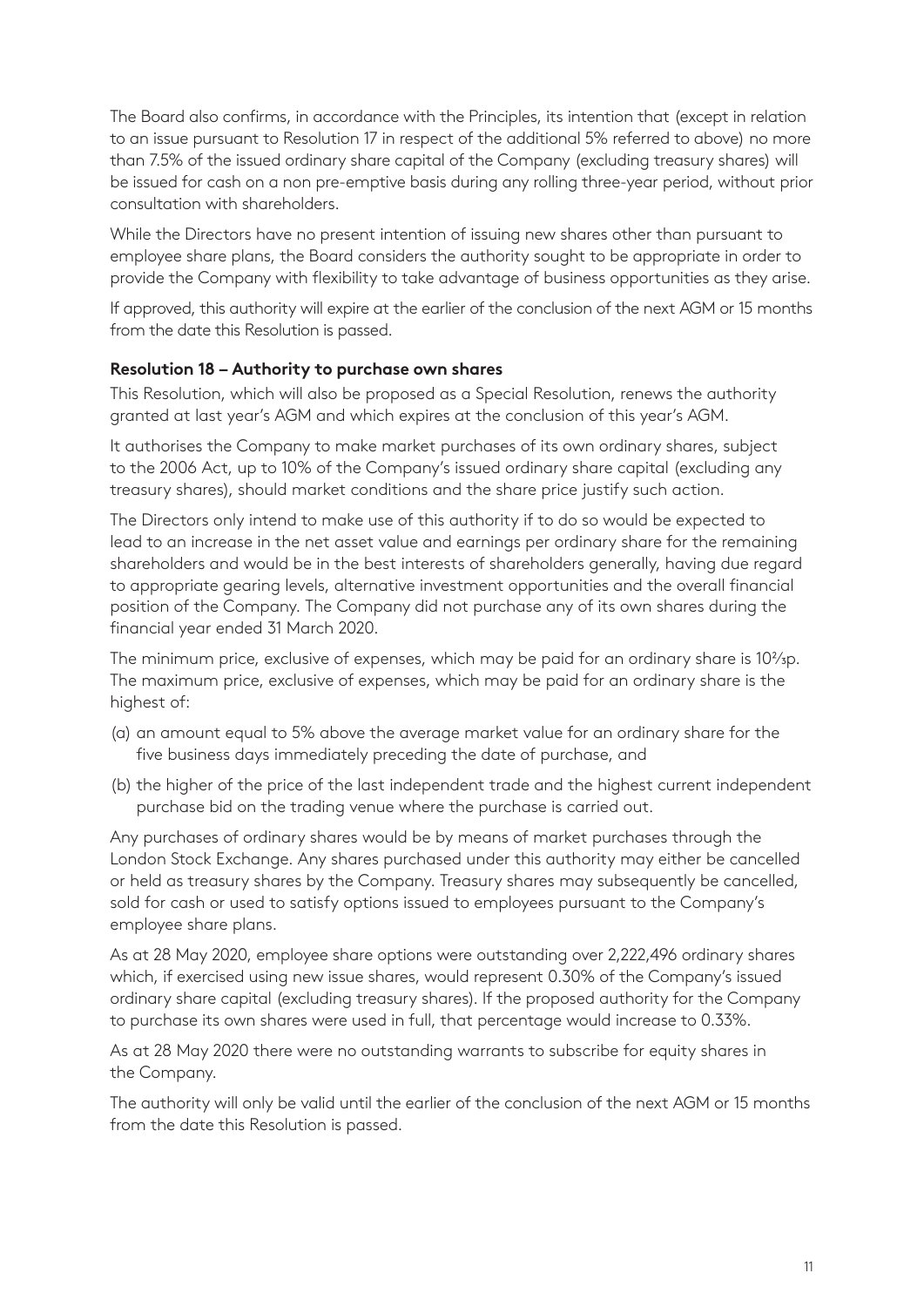## **Part II Shareholder notes**

#### **Shareholders' right to vote at the AGM**

Only those shareholders entered on the Company's register of members at 6.30pm on 7 July 2020 shall be entitled to vote at the AGM in respect of the number of shares registered in their name at that time. If the Meeting is adjourned, the Company specifies that only shareholders entered on the Company's register of members not later than 6.30pm on the day two days prior to the reconvened meeting shall be entitled to vote at the Meeting. Changes to the register of members after the relevant deadline will be disregarded in determining the rights of any person and vote.

#### **Questions at the AGM**

Any shareholder, corporate representative or proxy has the right to ask questions in relation to the business of the AGM. This year, the Company encourages shareholders who wish to ask a question to submit their questions in advance of the AGM. Shareholders should send any such questions to agm2020@landsec.com by 10.00am on Tuesday, 7 July 2020. Questions will be grouped into themes and addressed on the Company's website as soon as is practically possible following the AGM.

#### **Shareholder right to appoint a proxy**

A shareholder entitled to attend and vote at the AGM may appoint another person as his/her proxy to exercise all or any of his/her rights to vote at the AGM. A shareholder can appoint more than one proxy in relation to the AGM, provided that each proxy is appointed to exercise the rights attached to a different share or shares held by that shareholder. A proxy need not be a shareholder of the Company. Given the restrictions on attendance, shareholders are encouraged to appoint the Chairman of the Meeting as their proxy rather than another person who will not be permitted to attend the meeting.

A Form of Proxy which may be used to make such appointment and give proxy instructions accompanies this Notice of Meeting. If you do not have a Form of Proxy but believe that you should have one, or if you require additional forms, please contact Equiniti on 0371 384 2128. (Lines are open from 9.00am to 5.00pm, Monday to Friday, except public holidays in England and Wales). Equiniti's overseas helpline number is +44 121 415 7049. You can only appoint a proxy using the procedures set out in these notes and the notes to the Form of Proxy.

To be valid, any Form of Proxy must be received by hand during normal business hours or by post at Equiniti, Aspect House, Spencer Road, Lancing, West Sussex BN99 6DA, England, no later than 10.00am on Tuesday, 7 July 2020 (i.e. 48 hours before the time of the Meeting).

In the case of joint holders, any one holder may sign the proxy form. The vote of the senior holder who tenders a vote will be counted to the exclusion of the votes of the other joint holders. For this purpose, seniority is determined by the order in which the names appear on the register of shareholders.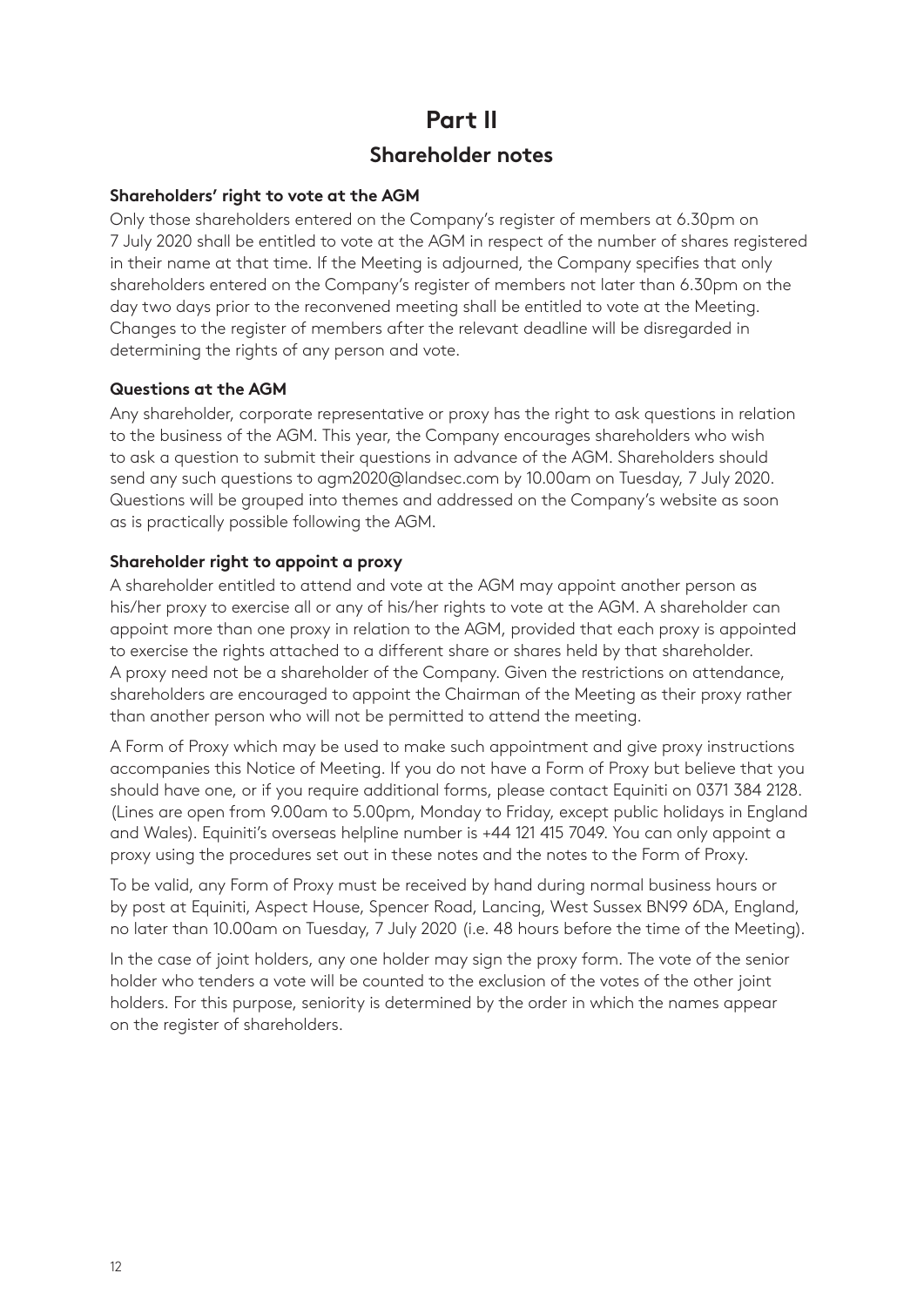#### **Voting electronically by proxy**

Shareholders who prefer to register the appointment of their proxy electronically via the internet can do so through the Equiniti website: sharevote.co.uk where full instructions on the procedure are given. The Voting ID, Task ID and Shareholder Reference Number printed on the Form of Proxy will be required to use this electronic proxy appointment system.

Alternatively, shareholders who have already registered with Equiniti's online portfolio service, Shareview, can appoint their proxy electronically by logging on to their portfolio at www.shareview.co.uk using their ID and password. Once logged in, click 'View' on the 'My Investments' page, click on the link to vote then follow the on-screen instructions.

A proxy appointment made electronically will not be valid if sent to any address other than those provided or if received after 10.00am on Tuesday, 7 July 2020. Please note that any electronic communication found to contain a computer virus will not be accepted.

You may not use any electronic address provided either in this Notice or any related documents (including the Form of Proxy) to communicate with the Company for any purposes other than those expressly stated.

The return of a completed Form of Proxy, any other such instrument or any CREST Proxy Instruction will not prevent a member attending the AGM and voting in person (in place of their proxy vote) should the Company announce that the AGM arrangements will change such that shareholders are permitted to attend.

#### **Indirect investors**

Any person to whom this Notice is sent who is a person nominated under section 146 of the 2006 Act to enjoy information rights (Nominated Person) may, under an agreement between them and the member by whom they were nominated, have a right to be appointed (or to have someone else appointed) as a proxy for the AGM. If a Nominated Person has no such proxy appointment right or does not wish to exercise it, they may, under any such agreement, have a right to give instructions to the member as to the exercise of voting rights.

The statement of the rights of shareholders in relation to the appointment of proxies above does not apply to a Nominated Person. The rights described in those paragraphs can only be exercised by shareholders of the Company.

#### **CREST**

CREST members who wish to appoint a proxy or proxies through the CREST electronic proxy appointment service may do so for the AGM to be held on 9 July 2020 and any adjournment(s) thereof by using the procedures described in the CREST Manual which can be viewed at www.euroclear.com. CREST personal members or other CREST sponsored members, and those CREST members who have appointed a voting service provider(s), should refer to their CREST sponsor or voting service provider(s), who will be able to take the appropriate action on their behalf.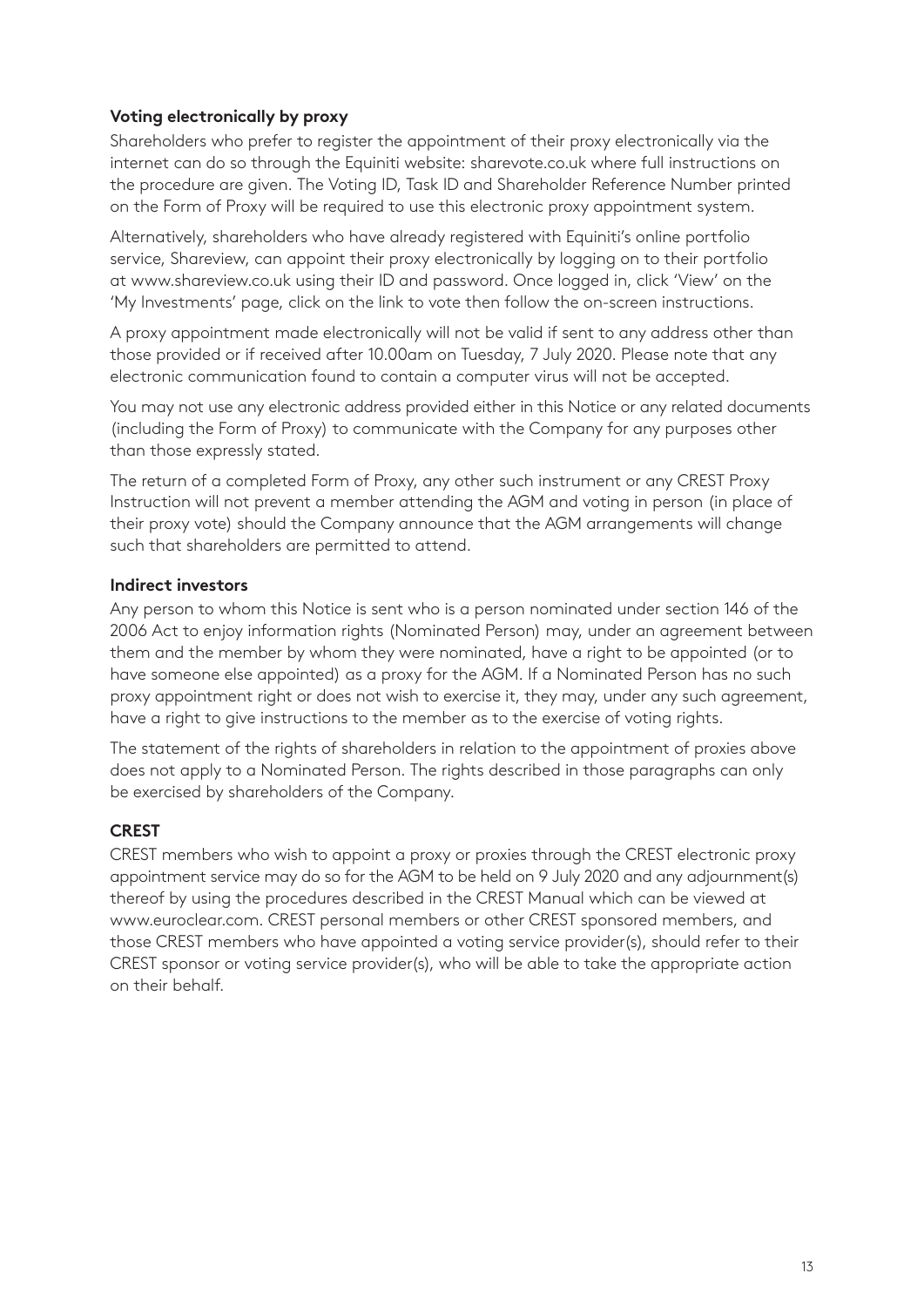In order for a proxy appointment or instruction made using the CREST service to be valid, the appropriate CREST message (a CREST Proxy Instruction) must be properly authenticated in accordance with Euroclear UK & Ireland Limited's specifications and must contain the information required for such instructions, as described in the CREST Manual available via www.euroclear.com. The message, regardless of whether it constitutes the appointment of a proxy or an amendment to the instruction given to a previously appointed proxy, must, in order to be valid, be transmitted so as to be received by the issuer's agent (ID RA19) by the latest time(s) for receipt of proxy appointments specified in this Notice.

For this purpose, the time of receipt will be taken to be the time (as determined by the time stamp applied to the message by the CREST Applications Host) from which the issuer's agent is able to retrieve the message by enquiry to CREST in the manner prescribed by CREST. After this time any change of instructions to proxies appointed through CREST should be communicated to the appointee through other means.

CREST members and, where applicable, their CREST sponsors or voting service providers should note that there are no special procedures in CREST for any particular messages. Normal system timings and limitations will, therefore, apply in relation to the input of CREST Proxy Instructions. It is the responsibility of the CREST member concerned to take (or, if the CREST member is a CREST personal member or sponsored member or has appointed a voting service provider(s), to procure that their CREST sponsor or voting service provider(s) take(s)) such action as shall be necessary to ensure that a message is transmitted by means of the CREST system by any particular time. In this regard, CREST members and, where applicable, their CREST sponsors or voting service providers are referred, in particular, to those sections of the CREST Manual concerning practical limitations of the CREST system and timings.

The Company may treat as invalid a CREST Proxy Instruction in the circumstances set out in Regulation 35(5)(a) of the Uncertificated Securities Regulations 2001.

#### **Corporate representatives**

If the Company announces that shareholders are permitted to attend the meeting, any corporation which is a member can appoint one or more corporate representatives who may exercise on its behalf all of its powers as a member provided that, if more than one, they do not do so in relation to the same shares.

#### **Information available on Land Securities Group PLC website**

Under section 527 of the 2006 Act, shareholders meeting the threshold requirements set out in that section have the right to require the Company to publish on a website a statement setting out any matter relating to: (i) the audit of the Company's accounts (including the Auditor's Report and the conduct of the audit) that are to be laid before the AGM; or (ii) any circumstance connected with an auditor of the Company ceasing to hold office since the previous meeting at which annual accounts and reports were laid in accordance with section 437 of the 2006 Act. The Company may not require shareholders requesting any such website publication to pay its expenses in complying with sections 527 or 528 of the 2006 Act. Where the Company is required to place a statement on a website under section 527 of the 2006 Act, it must forward the statement to the Company's auditor not later than the time when it makes the statement available on the website. The business which may be dealt with at the AGM includes any statement that the Company has been required to publish on a website under section 527 of the 2006 Act.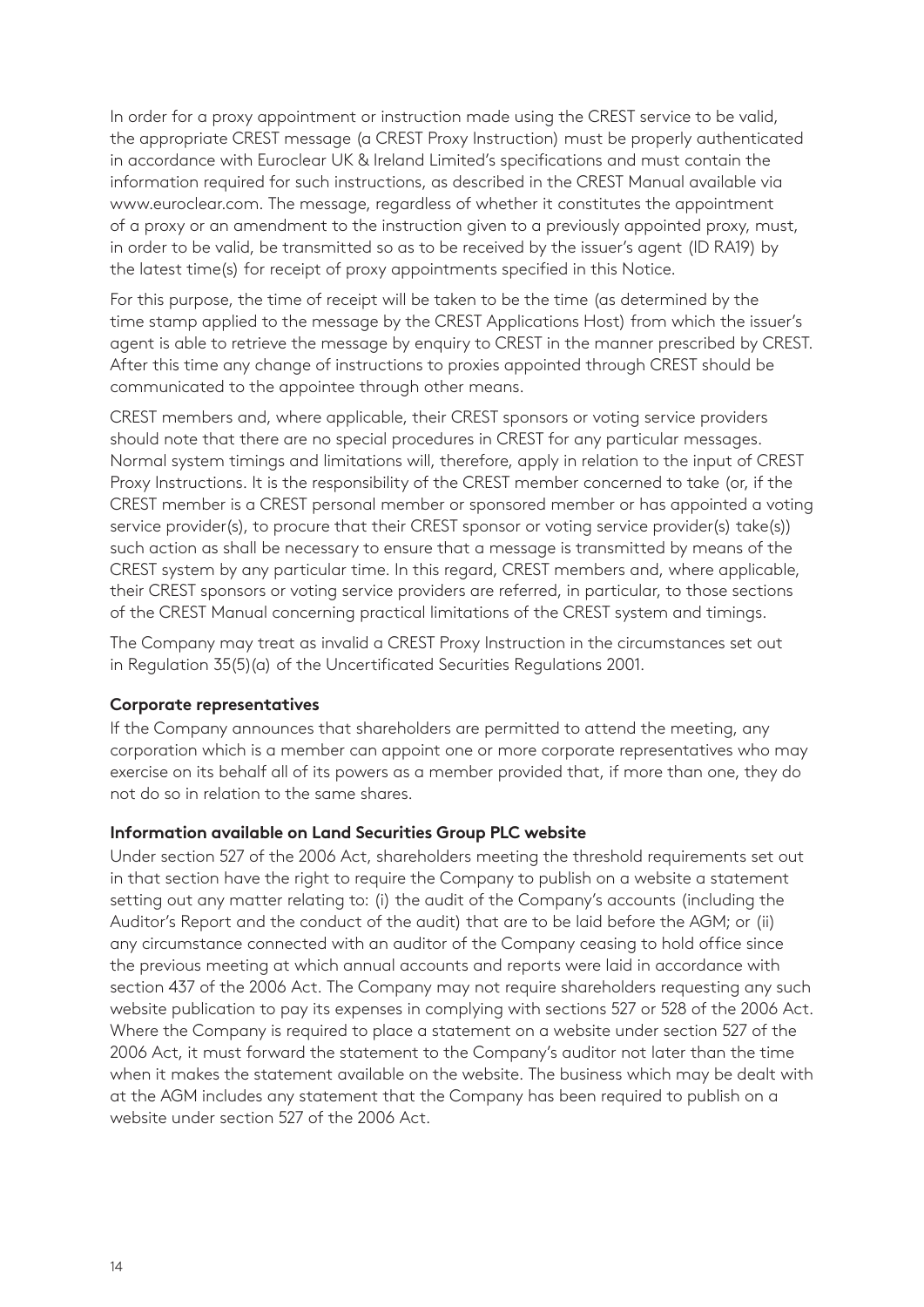The 2020 Annual Report and this Notice are now available on the Company's website: landsec.com/investors. However, this notification of availability is not a substitute for shareholders reading those documents themselves.

#### **Total voting rights**

As at 28 May 2020, being the last practicable date prior to the publication of this Notice, the Company's total issued share capital consisted of 751,313,063 ordinary shares carrying one vote each, including 9,839,179 shares held in treasury. Therefore, the total voting rights in the Company as at 28 May 2020 was 741,473,884.

#### **Documents available for inspection**

Copies of the Executive Directors' Service Agreements, the Letters of Appointment of the Non-executive Directors and a copy of the Company's existing articles of association are available for inspection online. Should a shareholder wish to inspect any of these documents, please submit a request to agm2020@landsec.com.

A copy of this Notice, and any other information required by section 311A of the 2006 Act, will also be displayed on the Company's website: landsec.com from the date of this Notice until the conclusion of the AGM.